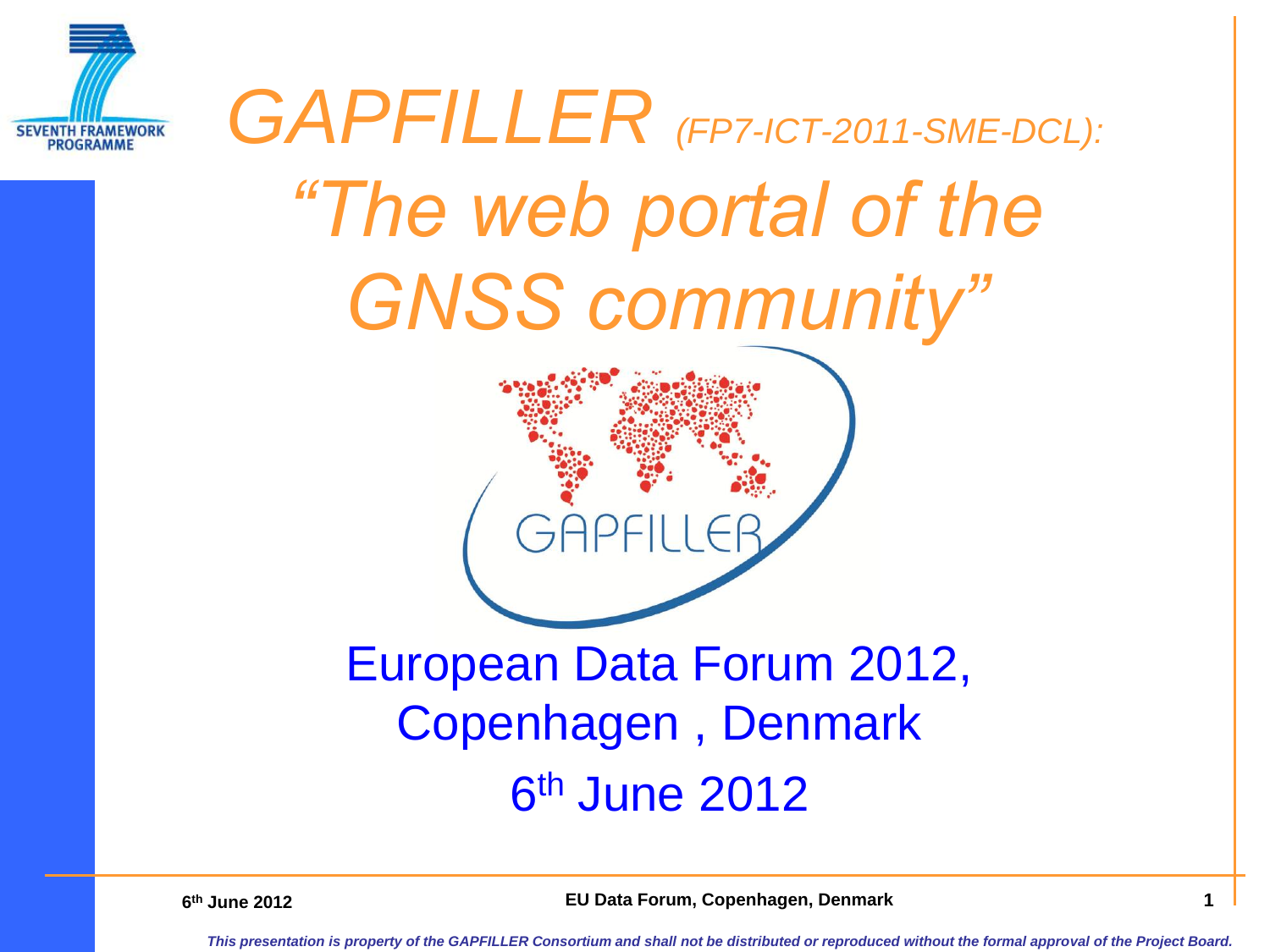

**2**

### **Goal of the project**



**The main objective of the GAPFILLER project is to build** a sustainable data pool of GNSS measurements enabling **low cost tests campaigns**, and performances predictions of new GNSS based applications.



**6th June 2012** 

**thata Forum, Copenhagen, Denmark 1912 1913 2 2**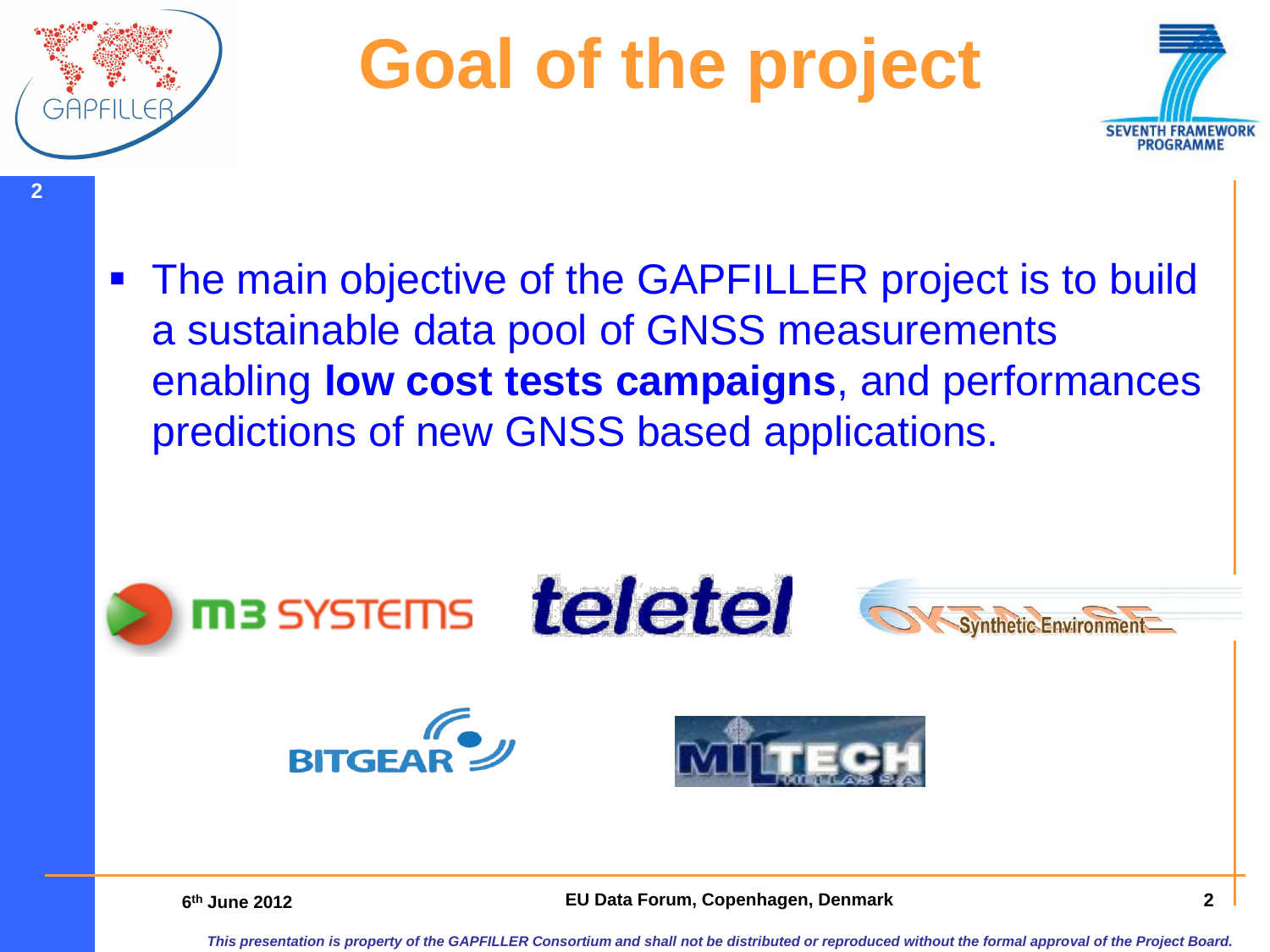## **Target market**



- **<sup>3</sup>** What for?
	- GNSS Performances analysis based on:
		- o Real measurements
		- o Simulated measurements in synthetic environments
	- Validate nominal behaviour of positioning applications in the targeted environment

### ■ For whom?

- Designers of GNSS receivers
- Developers of GNSS based applications (especially SMEs)
- University and R&D labs

6<sup>th</sup> June 2012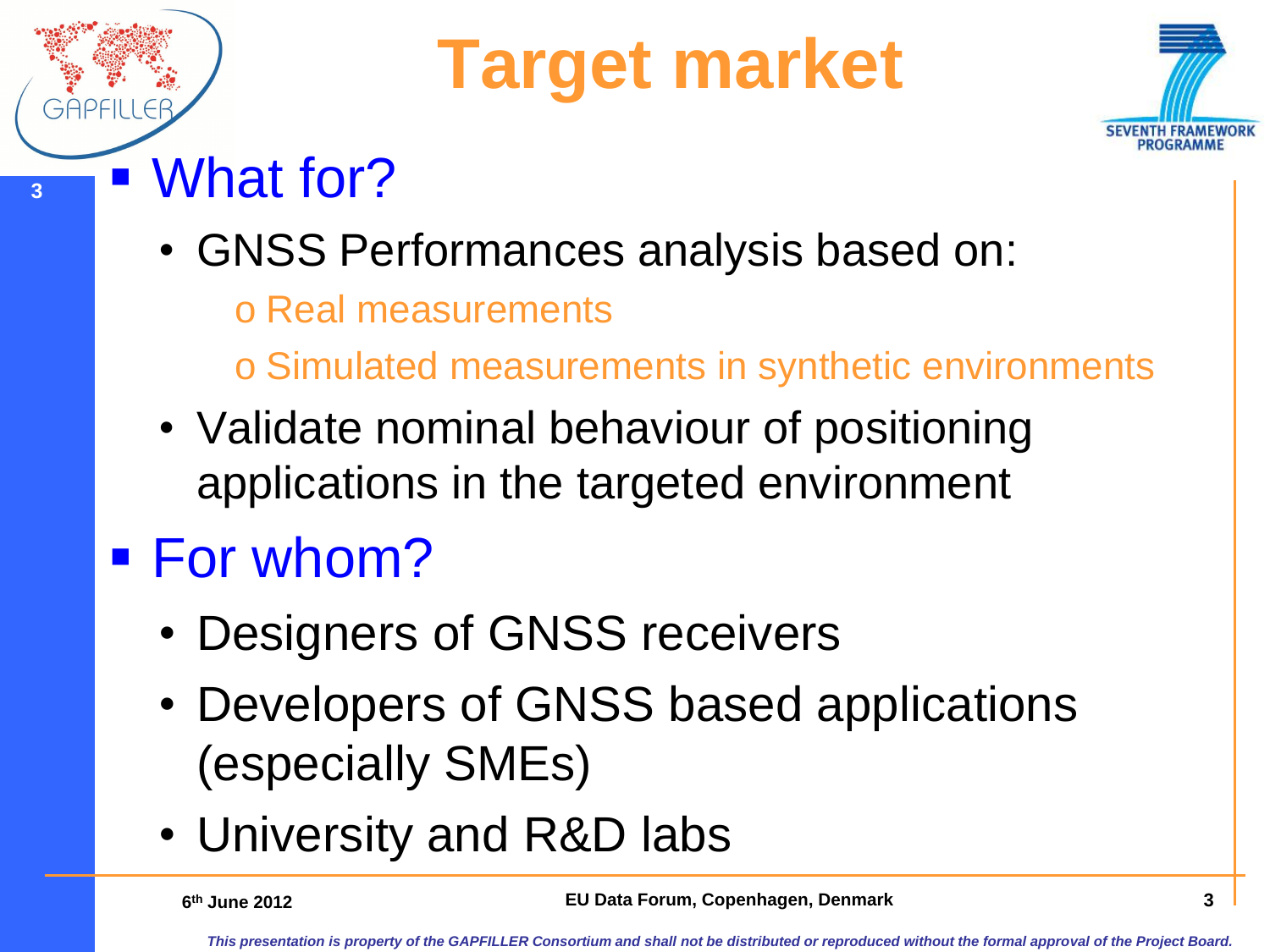

**4**

 $\overline{\mathcal{L}}$ 

#### **there LU** Data Forum, Copenhagen, Denmark **1988 1988**

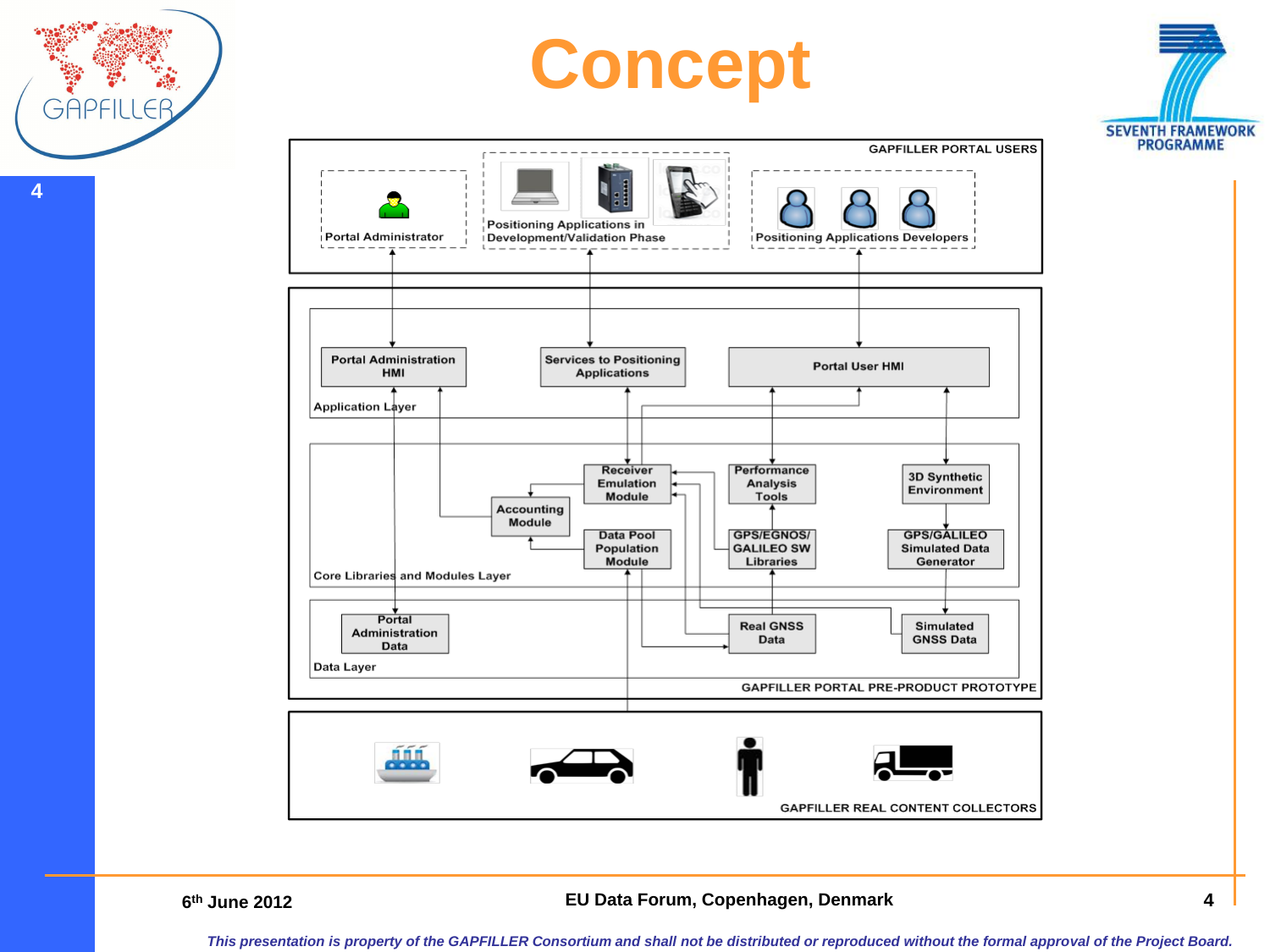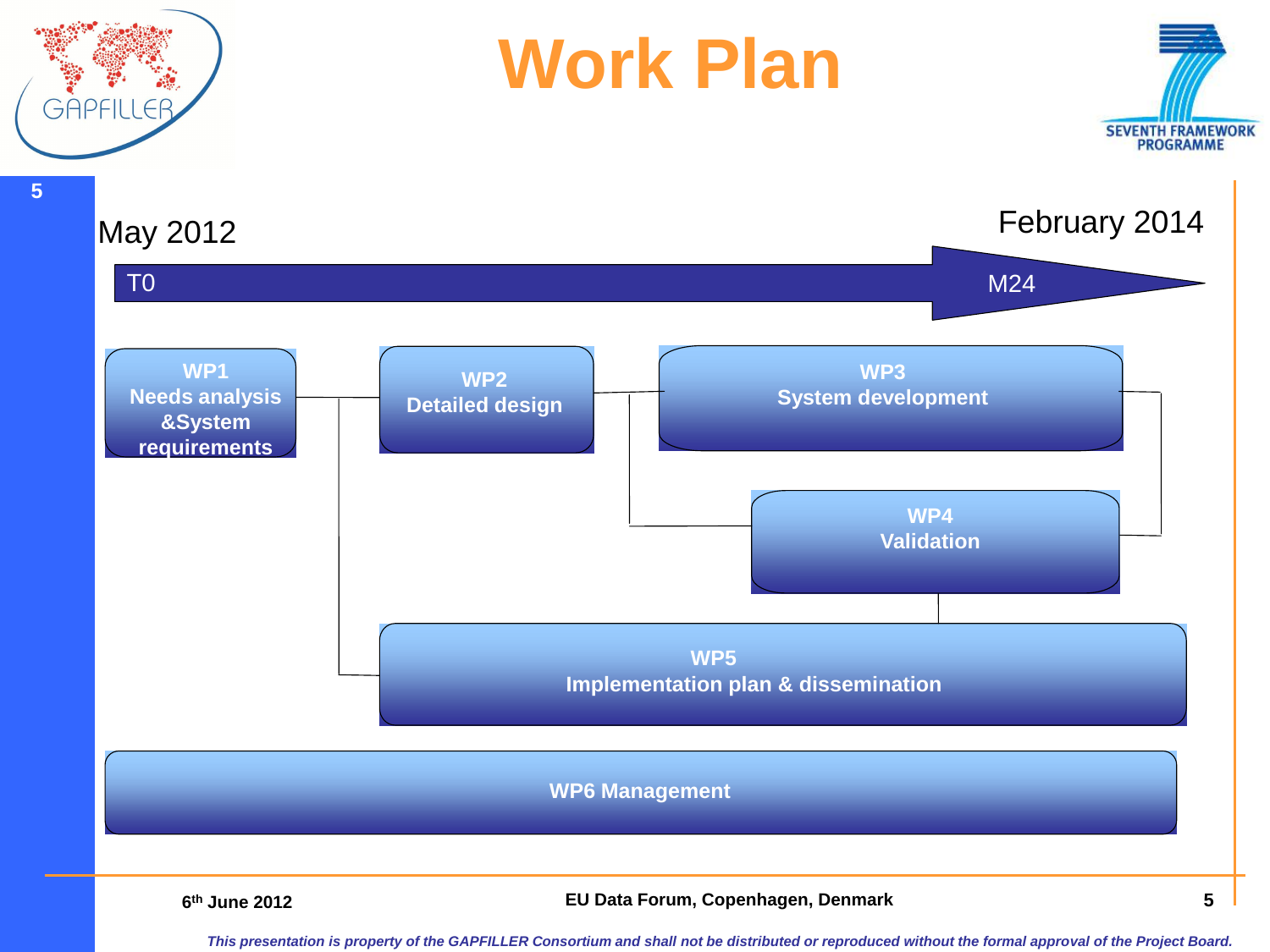## **Objectives: "SWAP"**



- **6** Standard API: To provide a standard API for retrieving and use of the content of GAPFILLER data pool for simulations or tests campaigns purposes.
	- Web based: To propose a set of services that will be delivered through the GAPFILLER portal, using the GNSS data pool.
	- Attractive: To build a Graphical User Interface (GUI) enabling end-users to easily select subset of GNSS data, test several configurations and display results of performances prediction.
	- Populated: To establish and maintain the GAPFILLER Special Interest Group (SIG) in order to increase the size of the data pool and disseminate the project results to organisations outside the GAPFILLER Consortium.

**6th June 2012**